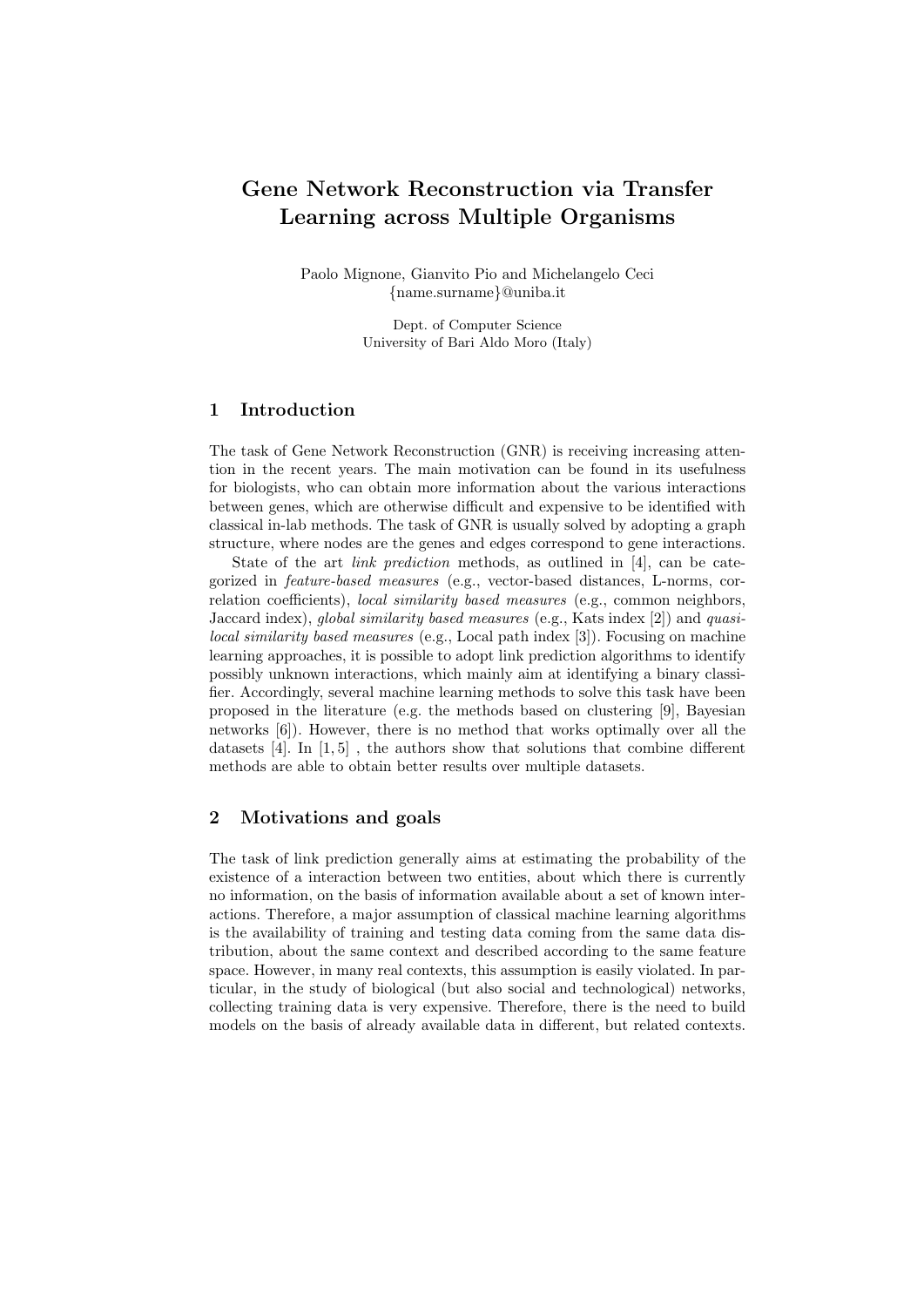

Fig. 1. Workflow of the first approach to transfer the knowledge of the source organism B on the target organism A.

At this aim, transfer learning strategies [8] can be exploited to leverage knowledge from a source task in order to improve the performance of a target task for which poor data are available. In [8], the authors distinguish between two main transfer learning settings: homogeneous transfer that considers the same feature space in source and in the target tasks, but different marginal data distribution; heterogeneous transfer that works on different feature spaces in the source and in the target tasks. In this context, the goal of this research project is to evaluate the possible contribution of transfer learning techniques in the reconstruction of gene networks. In particular, we aim at exploiting available information about an organism for the reconstruction of the gene network of other organisms, for which the available data is poor.

### 3 Possible approaches

In the first stage of this study, the starting point is the state-of-the-art framework called GENERE [1]. The peculiarities of such a method are:  $i$ ) it is able to learn to combine the outputs of several link prediction methods (meta learn $ing$ ; ii) it can learn a prediction model from only positively labeled data, also exploiting a huge amount of unlabeled data *(semi-supervised learning)*; *iii)* it analyzes different views of data iteratively *(iterative multi-view learning)*; *iv)* it predicts the probability of existence of all the unlabeled interactions observed during the training phase *(transductive setting)*. Since GENERE is limited to the transductive setting, the first contribution that can be provided regards the possibility to apply it in an inductive setting, i.e., to predict the existence of interactions that are not available (not known) during the training phase. Indeed, this allows us to learn the model on an organism and apply it to reconstruct the network of another organism. In particular, given the source organism B and the target organism  $A$ , we learn a model through GENERE on the organism  $B$ , transform it into an inductive model and apply it to reconstruct the network of the organism A. At this aim, we obtain the predictions for each organism through GENERE, consider them as a target attribute for a regression method and learn a new regression model that can be applied on unseen interactions. Finally, we apply the model learned on the organism B to predict the score of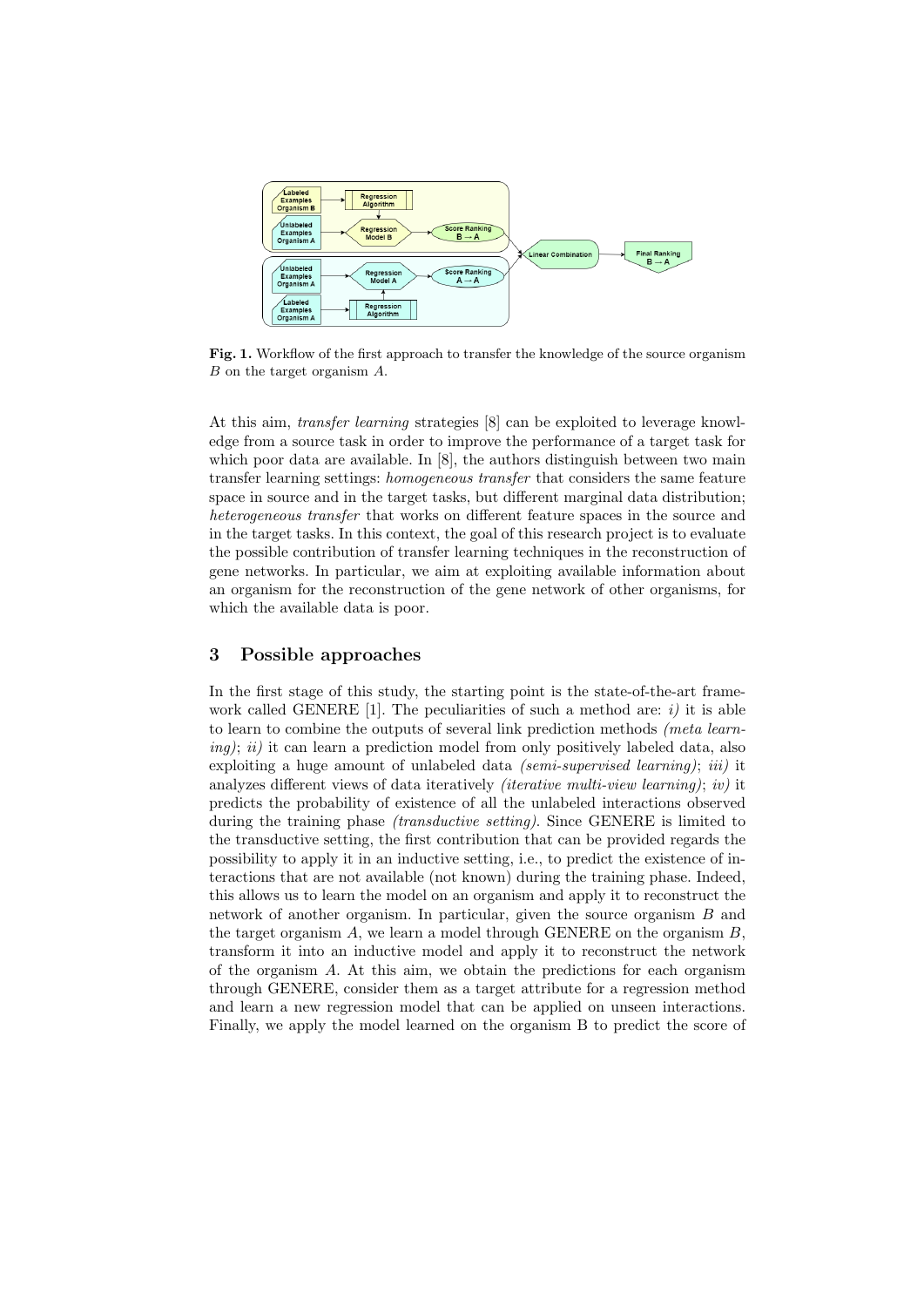

Fig. 2. Workflow of the transfer learning approach based on clustering.

unlabeled interactions of the target organism A. Obviously, this solution requires a way to weight the contribution provided by the transferred knowledge, combining linearly the scores obtained on both the source and target organisms (see Figure 1).

A more sophisticated approach, which would appear almost independent of the framework GENERE, consists in the exploitation of clustering methods to identify the semantic distance between the source and the target organisms. In particular, we can apply a clustering algorithm on the positive (i.e., validated) gene interactions on both the organisms, separately, to obtain n and m clusters respectively. In a second stage, we can weight the unlabeled interactions of the source organism B according to their distance with respect to the centroids of the organism  $B$  as well as according to the distance between the organism  $A$ and the organism B. Finally, a classification method which handles weights on the instances can be exploited to learn the final model for the target organism A. Intuitively, this approach would lead to learn a model which fully exploits the instances from the target organism  $A$  and partially exploits the instances from the source organism  $B$ , weighted according to the distance between the organisms. A sketch of such a workflow can be observed in Figure 2.

### 4 Preliminary experiments: Proof of Concept

These approaches can be evaluated on the three datasets of the DREAM5 challenge, which are: In Silico (network 1), Escherichia Coli (network 3) and Brewer's Yeast (network 4). Some preliminary experiments have been performed to evaluate the first approach (based on linear combination). In Figure 3, we can observe